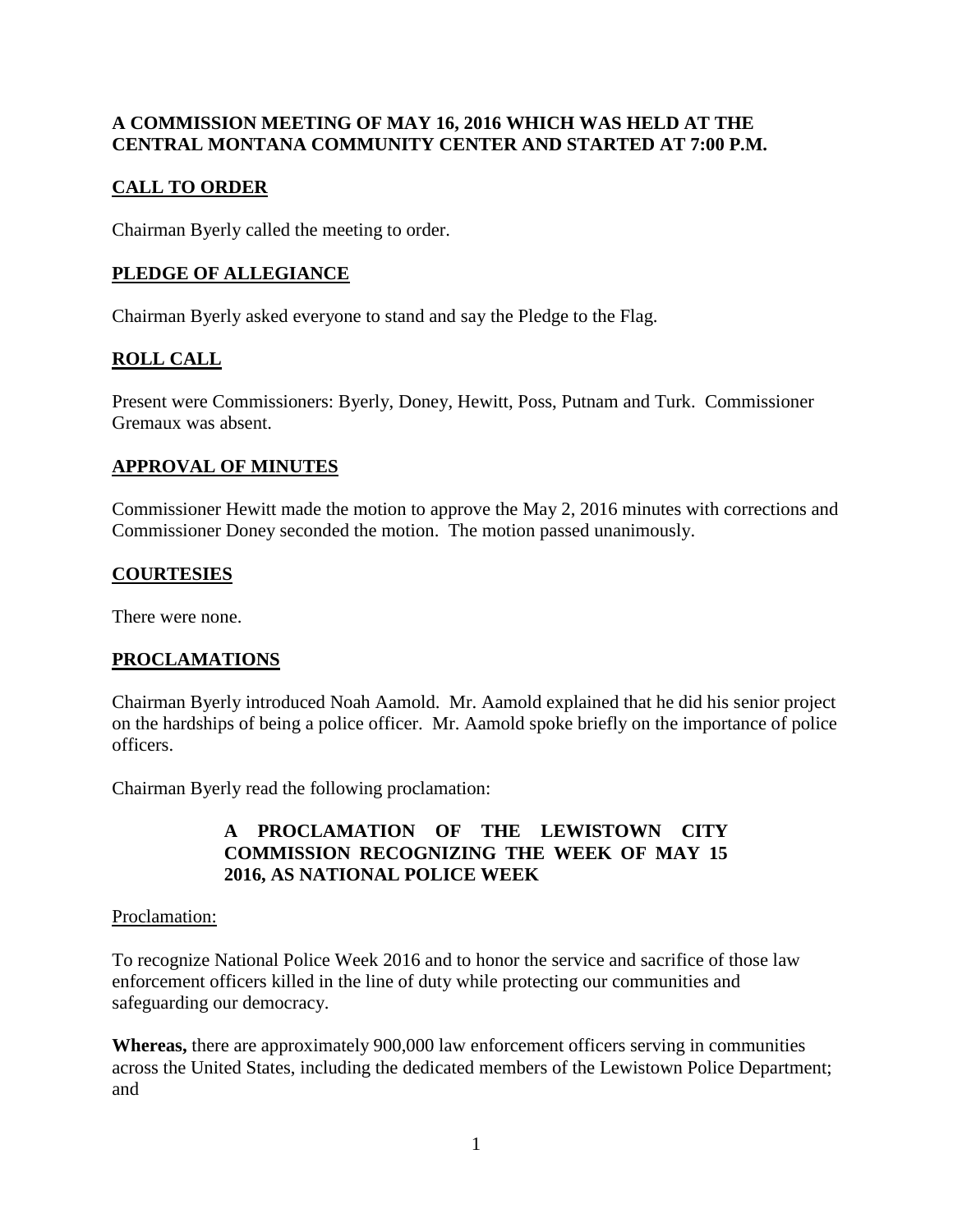**Whereas,** nearly 60,000 assaults against law enforcement officers are reported each year, resulting in approximately 16,000 injuries; and

**Whereas,** since the first recorded death in 1791, over 20,000 law enforcement officers in the United States have made the ultimate sacrifice and been killed in the line of duty; and

**Whereas,** the names of these dedicated public servants are engraved on the walls of the National Law Enforcement Officers Memorial in Washington, D.C.; and

**Whereas,** 123 names of fallen heroes are being added to the National Law Enforcement Officers Memorial this spring for the year 2015; and

**Whereas,** the service and sacrifice of all officers killed in the line of duty were honored during the National Law Enforcement Officers Memorial Fund's 28th Annual Candlelight Vigil, on the evening of May 13, 2016; and

**Whereas,** May 15, 2016 was designated as Peace Officers Memorial Day, in honor of all fallen officers and their families; and

**Now, Therefore, Be It Resolved** by the City Commission of Lewistown, that the week of May 15, 2016 is hereby proclaimed as National Police Week.

Dated this 16<sup>th</sup> day of May, 2016.

Chairman Byerly read the following proclamation:

#### **A PROCLAMATION OF THE LEWISTOWN CITY COMMISSION DECLARING MAY 2016 AS HISTORIC PRESERVATION MONTH**

**WHEREAS,** historic preservation endeavors to protect, conserve, and preserve buildings, places, and other artifacts of historical significance for the benefit of present and future generations; and

**WHEREAS,** historic preservation is an effective tool for maintaining growth and sustainable development, revitalizing neighborhoods, fostering local pride, and maintaining community character while enhancing livability; and

**WHEREAS,** historic preservation is relevant for communities across the nation, both urban and rural, and for Americans of all ages, all walks of life, and all ethnic backgrounds; and

**WHEREAS,** it is important to celebrate the role of history in our lives and the contributions made by dedicated individuals in helping to preserve the tangible aspects of the heritage that has shaped us as a people; and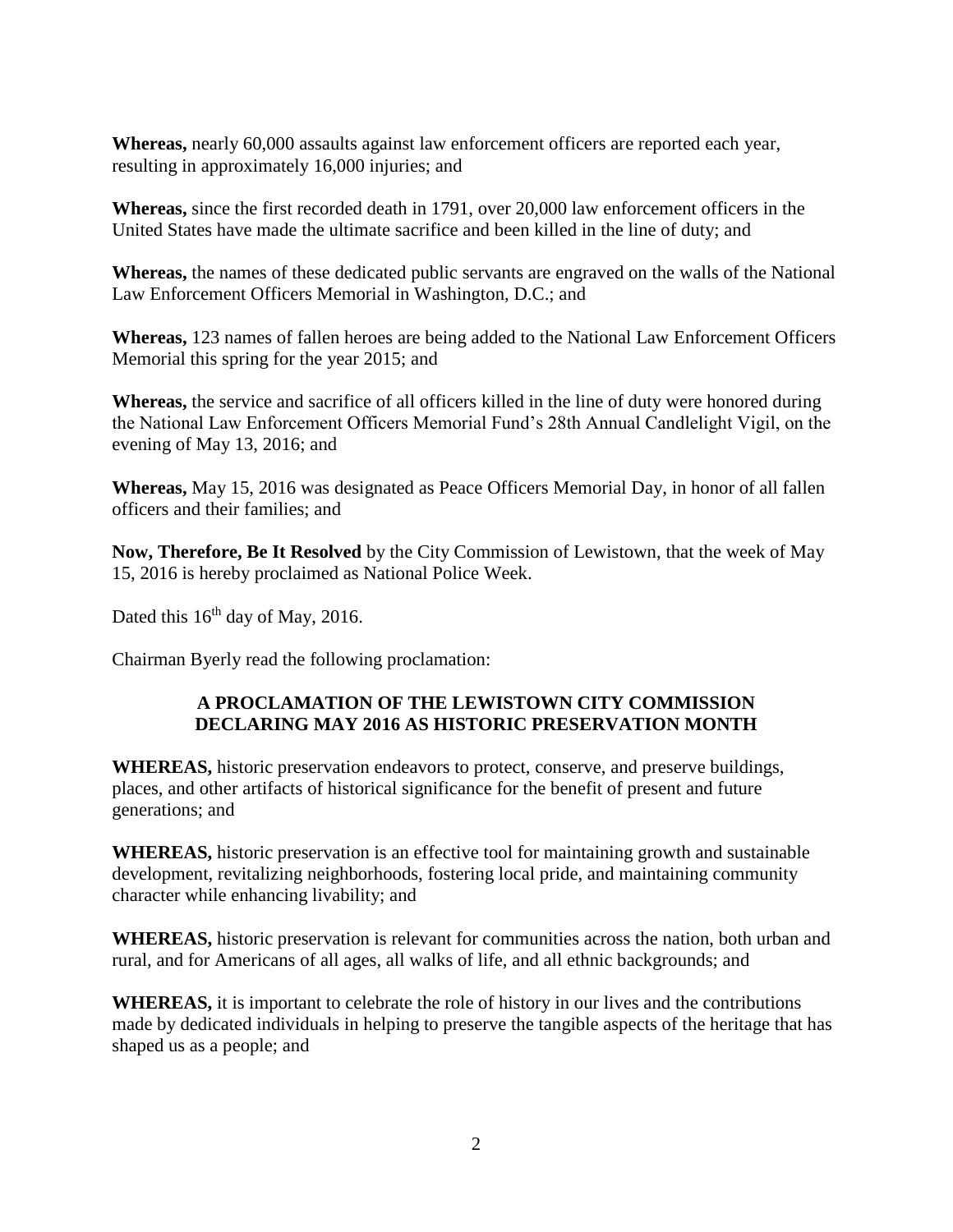**WHEREAS,** 2016 marks the 50<sup>th</sup> anniversary of the National Historic Preservation Act which established the legal framework and incentives for the documentation and preservation of historic buildings, places, and other artifacts; and

**WHEREAS,** The City of Lewistown is hosting the Historic Preservation Commission's annual awards ceremony and dedication of the Central Montana Railroad Heritage Site on Monday, May 23, 2016 in honor of National Historic Preservation Month and the  $50<sup>th</sup>$  anniversary of the National Historic Preservation Act.

**NOW, THEREFORE, BE IT RESOLVED** that the Lewistown City Commission does proclaim May 2016 as National Historic Preservation Month and call upon the people of Lewistown to join communities across the United States in recognizing and participating in this special observance.

Dated this  $16<sup>th</sup>$  day of May, 2016

# **BOARD AND COMMISSION REPORTS**

Commissioner Hewitt reported that the Airport Board met May 4<sup>th</sup>. The model airplane flyers brought in a set of rules that they work by and the Airport Board asked that they include a 400 foot ceiling as recommended by FAA. The Airport Board would like to be notified when the model airplanes will be flying which was also recommended by FAA. The Airport Board received \$750 in restitution from the vehicle hitting the wildlife fence. The Airport Board is continuing to work on the leases. Commissioner Hewitt stated that there was a long discussion on the walking path and it appears that no one knows where it is located. Commissioner Hewitt explained that the Airport Board is going to start utilizing the Land Use Committee on a regular basis. The Land Use Committee just brought in the bylaws for the Airport Board to review and currently it is 5 to 7 members and they would like to change it to 8 members.

Commissioner Turk reported that the Library Board met on May 12<sup>th</sup>. Ms. Mary Frieze and Library Director KellyAnne Terry met with the newest board member and did an orientation with her. The author dinner is this Wednesday and the Library is getting ready for the Summer Reading Program.

Commissioner Doney reported that the Local Government Study Commission did meet last Friday and decided to put an issue on the ballot with a option to have a CAO and mayor. The next meeting will be May  $31<sup>st</sup>$  and the tentative report is due June  $10<sup>th</sup>$ .

### **CITY MANAGER REPORT**

City Manager Kevin Myhre reported on the following issues:

During the week of May 22<sup>nd</sup>, Public Works staff from streets, water and possibly sewer will be assisting at the cemetery to prepare for the Memorial Day weekend.

The deadline for the Lewistown Improvement Board applications has been extended to June 1<sup>st</sup>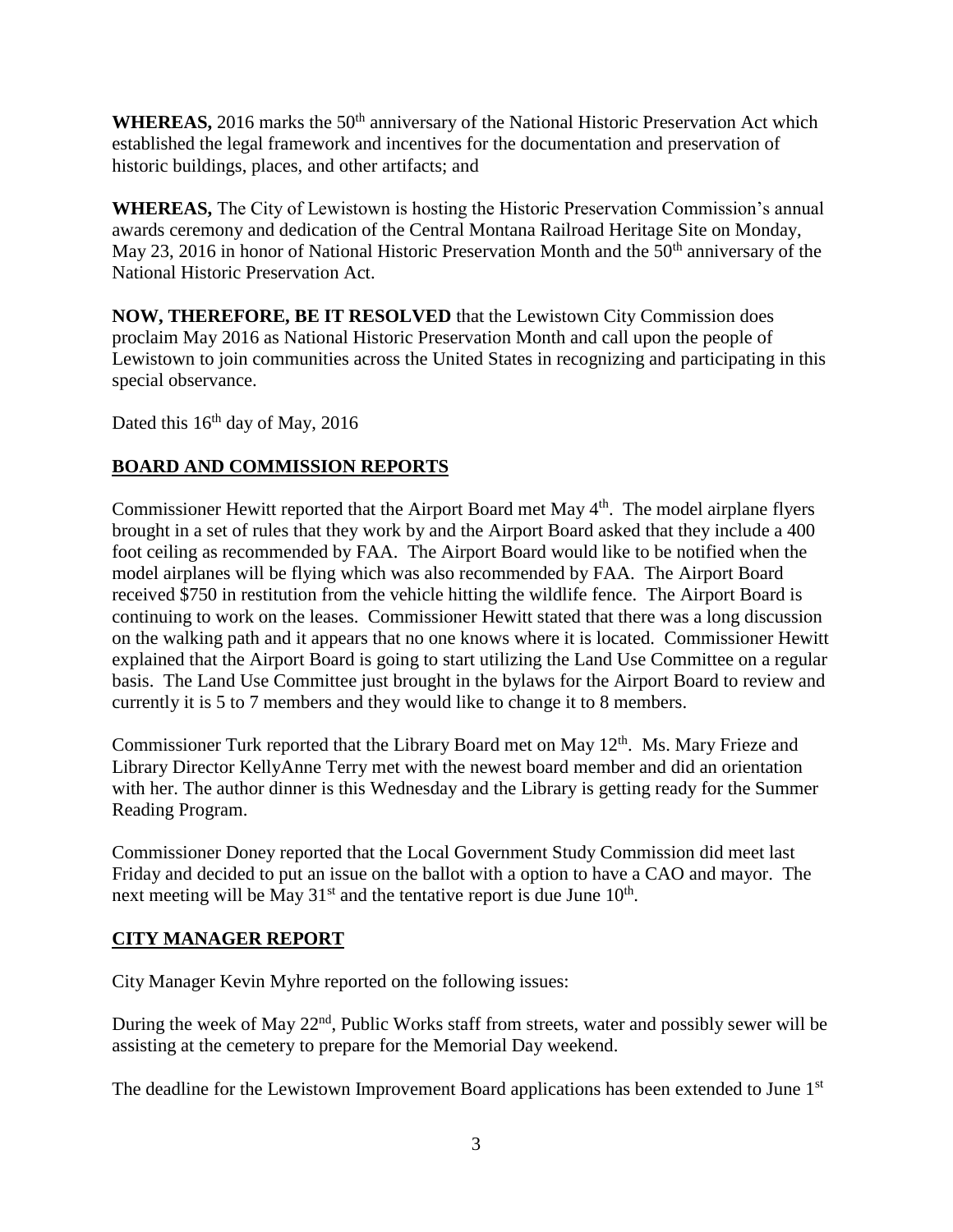with the intent of having the Commission make appointments at the June  $6<sup>th</sup>$  Commission meeting. Approximately four applications have been submitted at this time.

The Lewistown Baseball Association is working on plans to install new playground equipment at the complex. Park and Recreation Director Jim Daniels has asked them to be sure to get approval of their plan from the Park and Recreation Board.

A group of citizens is inquiring about building a trail along the airport fence from the area of the current overpass to the property leased to the church on Highway 87. Currently the highway design provides for a walk/bikeway on the south shoulder of the highway through that area. The project would need to be approved by the Airport Board and funding would need to be identified to pay for gravel and rolls of landscaping fabric. The City will be working on a cost estimate.

The Machler Stream Restoration project has been released for bids and proposals will be opened on May 19<sup>th</sup> in Helena. Currently the City has reserved approximately \$35,000 from the USFWS Bird Treaty Grant for use to purchase bird habitat for the project.

The two most recent Board of Adjustment actions were included in the packets for Commission information and do not require Commission action. Both of the items were approved by the Board of Adjustment.

## **CONSENT AGENDA**

Commissioner Doney made the motion to approve the consent agenda and Commissioner Putnam seconded the motion. The motion passed unanimously. The consent agenda was the acknowledgement of the claims that have been paid from April 30, 2016 to May 11, 2016 for a total of \$140,352.67.

### **\*REGULAR AGENDA – Resolutions, Ordinances & Other Action Items**:

1. Discussion and action on approving a petition for annexation for Snowy Mountain Motors Company

Mr. Myhre explained that several months ago Mr. Tony Pierce owner of Snowy Mountain Motors contacted him and requested being annexed into the City of Lewistown and also requested the option to hook up his property to water and sewer. Commissioner Turk made the motion to approve the petition for annexation for Snowy Mountain Motors and Commissioner Poss seconded the motion. Commissioner Byerly asked for comments from the audience and Commission. There being none, the question was called for and the motion passed unanimously.

2. Discussion and action on entering into a buy sell agreement for the West Feeds mill building (small building) located on East Main

Mr. Myhre explained that the West Feeds Building that is being discussed is located directly across from Trailhead Park and where the fish statute is located on East Main. The large and small West Feeds buildings were purchased from West Feeds by Sanford's. The Sanford's have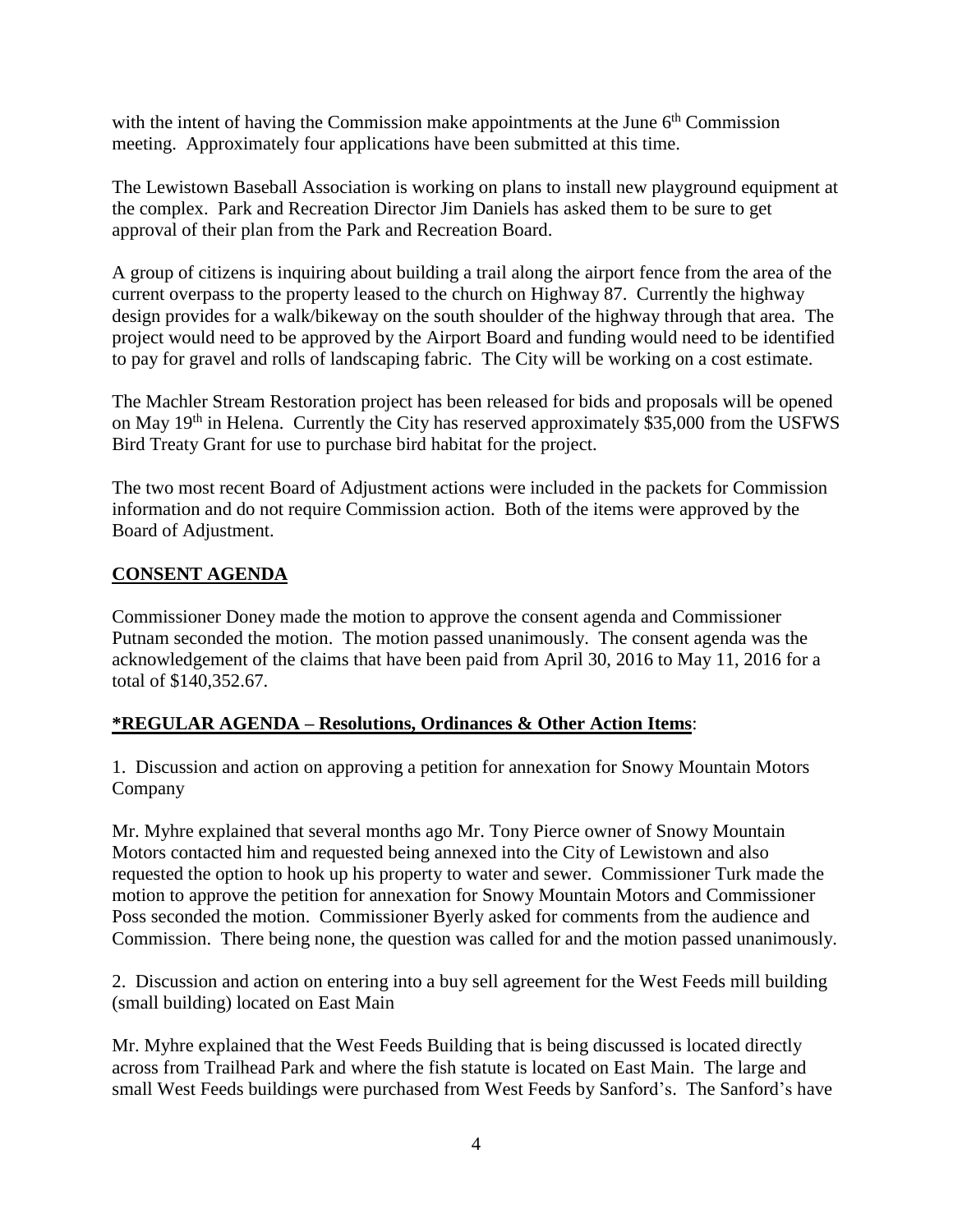gotten a buy/sell on the larger building by a group of people working to put a brewery in there and did not buy the small building. Mr. Myhre was notified that the Sanford's would be willing to sell the small building to the City for public use and for the benefit of the trail system. The City Attorney put the buy sell agreement together to purchase the small building in the amount of \$29,500. Mr. Myhre explained that the City owns about a third of the land that the building is located on and when West Feeds owned the building they did lease some of the land from the City. Mr. Myhre explained that his recommendation is for the City to purchase the property for the benefit of the trail system, public use and for the possible continuation of Trailhead Park. Mr. Myhre commented that he has discussed the City purchasing the building with the people who are looking to put in a brewery and they are supportive of the City purchasing the property.

Ms. Karen Sweeney, the Regional Coordinator for Snowy Mountain Development Corporation (SMDC), addressed the Commission stating that she is in support of the purchase of the property. Ms. Sweeney reviewed some of the ideas that have been discussed as part of the Recharge Our Community group. Mr. Clint Loomis addressed the Commission and commented that he is involved in the youth engagement portion of the ROC committee. Mr. Loomis stated that he sees a lot of potential and supports the City purchasing the property. Mr. Charlie Pfau, commented that as a downtown property and business owner that it is an amazing opportunity for the City to take a step in the right direction and encourage the City to move forward with the purchase. Commissioner Byerly thanked everyone for taking the time to come to the meeting and voice their support for the issue. Commissioner Poss made the motion to approve entering into a buy sell agreement for the West Feeds mill building (small building) located on East Main and Commissioner Putnam seconded the motion. Commissioner Byerly asked for comments from the audience and Commission. There being none, the question was called for and the motion passed unanimously.

3. Public hearing to hear comments on Ordinance No. 1752, an ordinance adopting revised City of Lewistown Floodplain Hazard Management Regulations

Chairman Byerly opened the public hearing to hear comments on Ordinance No. 1752, an ordinance adopting revised City of Lewistown Floodplain Hazard Management Regulations. Planning Director Duane Ferdinand stated that the National Flood Insurance Program was established in 1968 as part of the National Flood Insurance Act. The City does participate in the flood insurance program and as a result it allows citizens the ability to purchase flood insurance. FEMA cannot offer flood insurance opportunities if the flood regulations are not in place. This will update the flood plain ordinance and be in compliance with FEMA regulations. Commissioner Poss commented that the City County Planning Board did review this document and approve it prior to coming to the Commission for public hearings and approval. Commissioner Byerly asked for comments from the audience and Commission. There being none, the public hearing was closed.

4. Discussion and action on approving the first reading of Ordinance No. 1752, an ordinance adopting revised City of Lewistown Floodplain Hazard Management Regulations

Commissioner Poss made the motion to approve the first reading of Ordinance No. 1752, an ordinance adopting revised City of Lewistown Floodplain Hazard Management Regulations and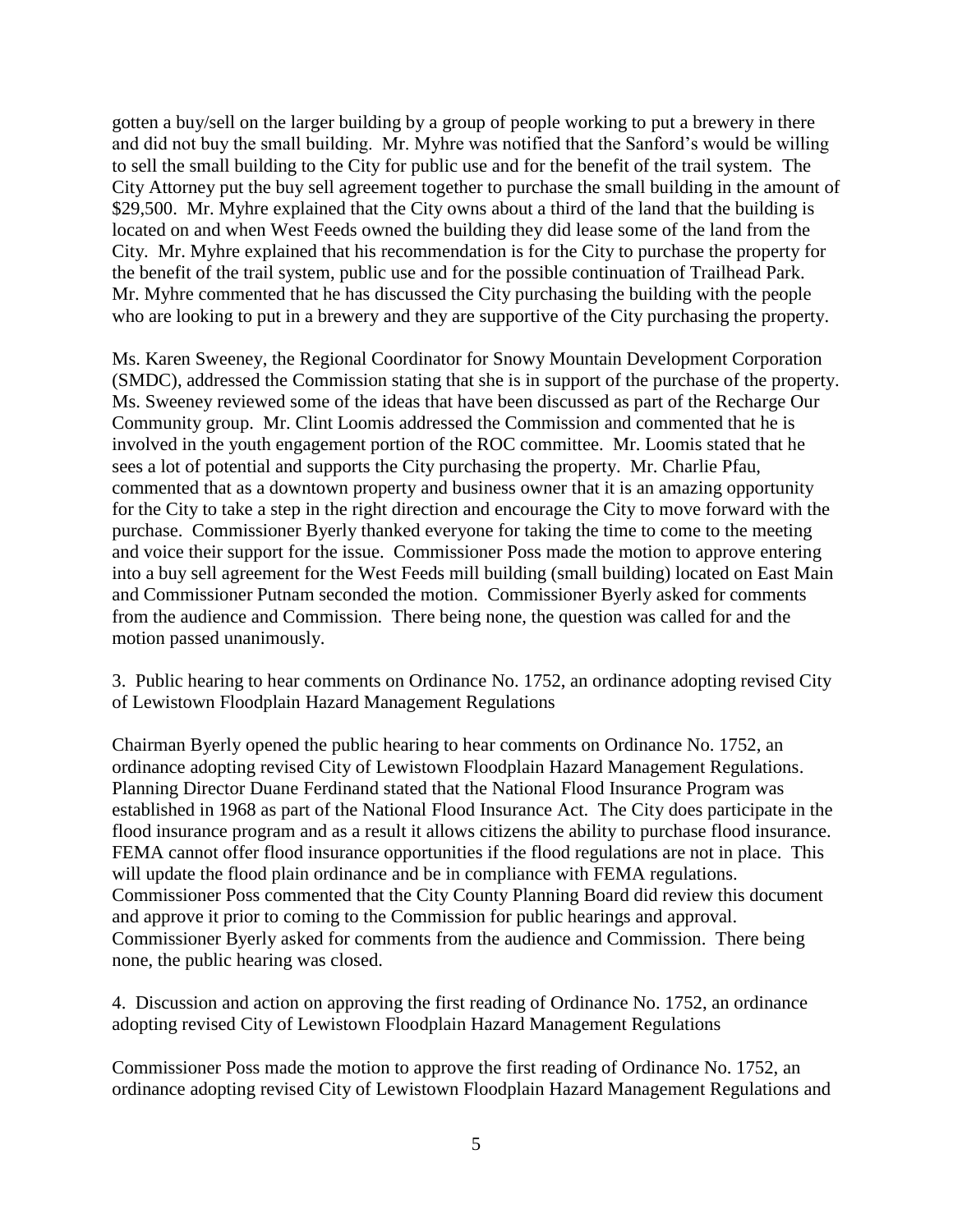Commissioner Hewitt seconded the motion. Commissioner Byerly asked for comments from the audience and Commission. There being none, the question was called for and the motion passed unanimously.

5. Discussion and action to approve Resolution No. 3906, a resolution authorizing participation in the board of investment of the State of Montana Short term investment pool (STIP) and authorizing the execution and delivery of documents related thereto

Mr. Myhre explained that the State of Montana Short Term Investment Pool (STIP) is used by the City for investments but the City has used it for funding purposes in the past. Finance Officer Nikki Brummond explained that STIP is in the processing of changing its participation policies and requires a resolution to be passed by the governing body. Ms. Brummond explained that the City does currently invest in the program and participated in the intercap program to borrow funds for projects. Ms. Brummond explained that on page 3 she is the authorized representative because she holds the position of Finance officer and the governing body does allow me to designate employees to run the business of the City as needed. On page four it states that the earnings will be deposited into the City checking account and that earnings will not be paid out but reinvested. Commissioner Putnam made the motion to approve Resolution No. 3906, a resolution authorizing participation in the board of investment of the State of Montana Short term investment pool (STIP) and authorizing the execution and delivery of documents related thereto and Commissioner Doney seconded the motion. Commissioner Byerly asked for comments from the audience and Commission. There being none, the question was called for and the motion passed unanimously.

### 6. Discussion and action on purchasing a Police Car for the Lewistown Police Department

Mr. Myhre explained that typically the City of Lewistown purchases a patrol car every year and this year one was not budgeted for. Mr. Myhre further explained that it is suggested that if the Commission choses to purchase a vehicle that it be planned for next budget. It can be ordered but typically takes 3 to 4 months prior to receiving the vehicle if the Commission approves the item. Police Chief Cory Birdwell explained that he went out to bid and only received bids from Snowy Mountain Motors. Mr. Birdwell stated that he received four options from them and he is asking to purchase the Ford Explorer. Mr. Birdwell further explained that the reason for this option is because he has three to four officers well over 6 feet tall and there is not a lot of room in the interceptors. Commissioner Poss made the motion to approve the purchase of a Fort Explorer from Snowy Mountain Motors and Commission Putnam seconded the motion. Commissioner Byerly asked for comments from the audience and Commission. There being none, the question was called for and the motion passed unanimously.

### **CITIZENS' REQUESTS**

There were none.

# **COMMISSIONER'S MINUTE**

There were none.